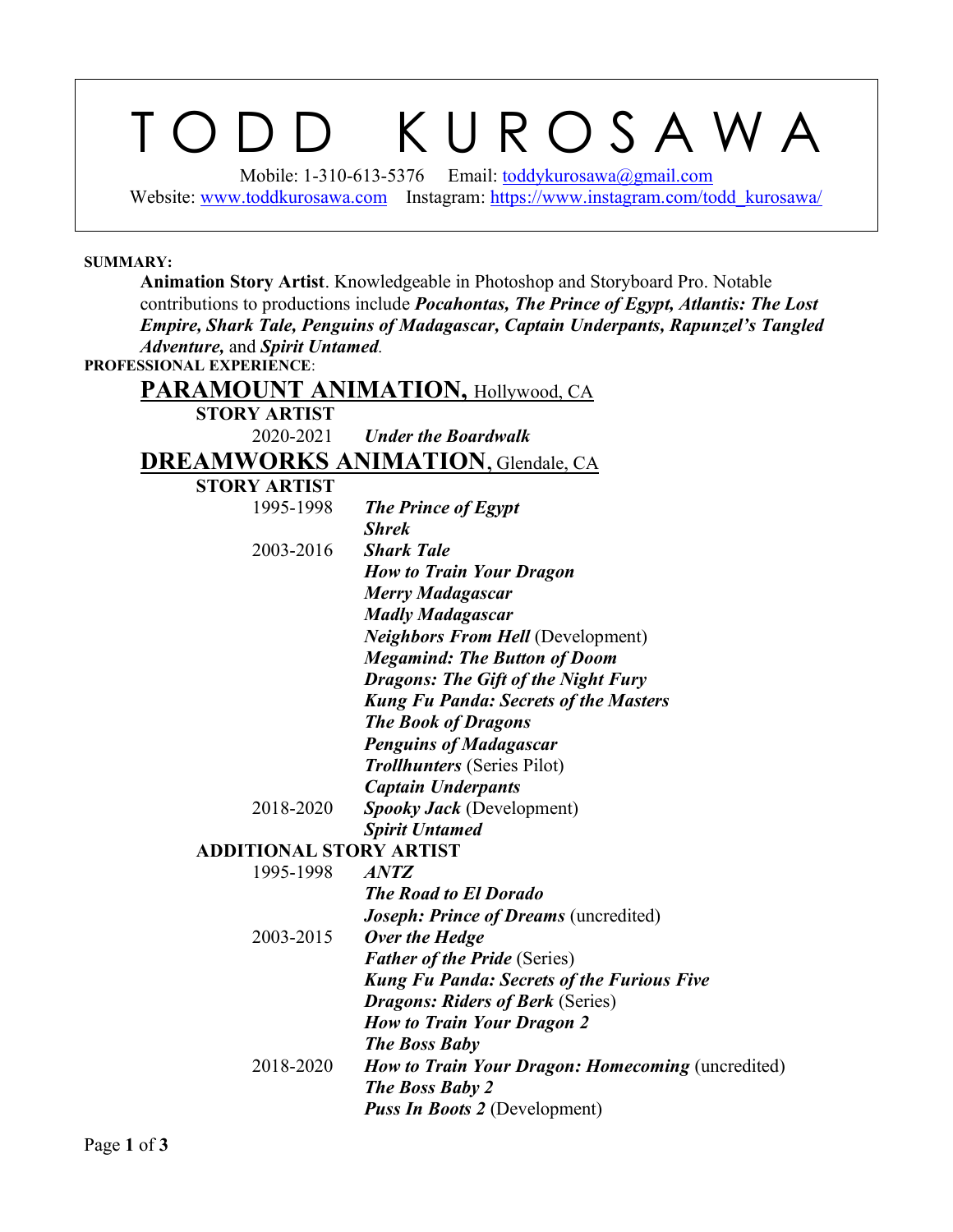**WRITER/VISUAL DEVELOPMENT ARTIST** 2010 *How to Train Your Dragon: Legends*  **CHARACTER DESIGNER** 2013 *Penguins of Madagascar* (Mutant Penguins) **DISNEY TELEVISION ANIMATION**, Burbank, CA **PRODUCTION STORYBOARD ARTIST** 1991-1992 *The Little Mermaid* (Series) 2003 *Mickey's Twice Upon a Christmas* 2017-2018 *Rapunzel's Tangled Adventure* (Series) **ADDITIONAL STORYBOARD ARTIST** 2000 *House of Mouse* (Series) **VOICE ACTOR** 2002 *Lilo and Stitch* (Series - Additional Voice) **SONY PICTURES ANIMATION, Culver City, CA STORY ARTIST** 2016 *The Star* **ADDITIONAL STORY ARTIST** 2016 *Smurfs: The Lost Village* (uncredited) **NICKELODEON ANIMATION STUDIOS**, Burbank, CA **PRODUCTION STORYBOARD ARTIST** 2003 *Fatherhood* (Series) **WALT DISNEY FEATURE ANIMATION**, Burbank, CA **STORY ARTIST** 1992-1995 *Runaway Brain* (Mickey Mouse Short) *Pocahontas Fantasia 2000* (Development) 1998-2003 *Atlantis: The Lost Empire Don Quixote* (Development) *Snow Queen* (Development) **ADDITIONAL STORY ARTIST** 2003 *Piglet's Big Movie* **VOICE ACTOR** 2002 *Lilo and Stitch* (Truck Drivers) **WARNER BROS. TELEVISION ANIMATION**, Sherman Oaks, CA **PRODUCTION STORYBOARD ARTIST** 1991 *Tazmania* (Series) **MARVEL PRODUCTIONS, LTD.**, Van Nuys, CA **APPRENTICE STORYBOARD ARTIST** 1984 *Dungeons and Dragons* (Series) **STORYBOARD DIRECTOR** 1985-1987 *Jim Henson's Muppet Babies* (Series)